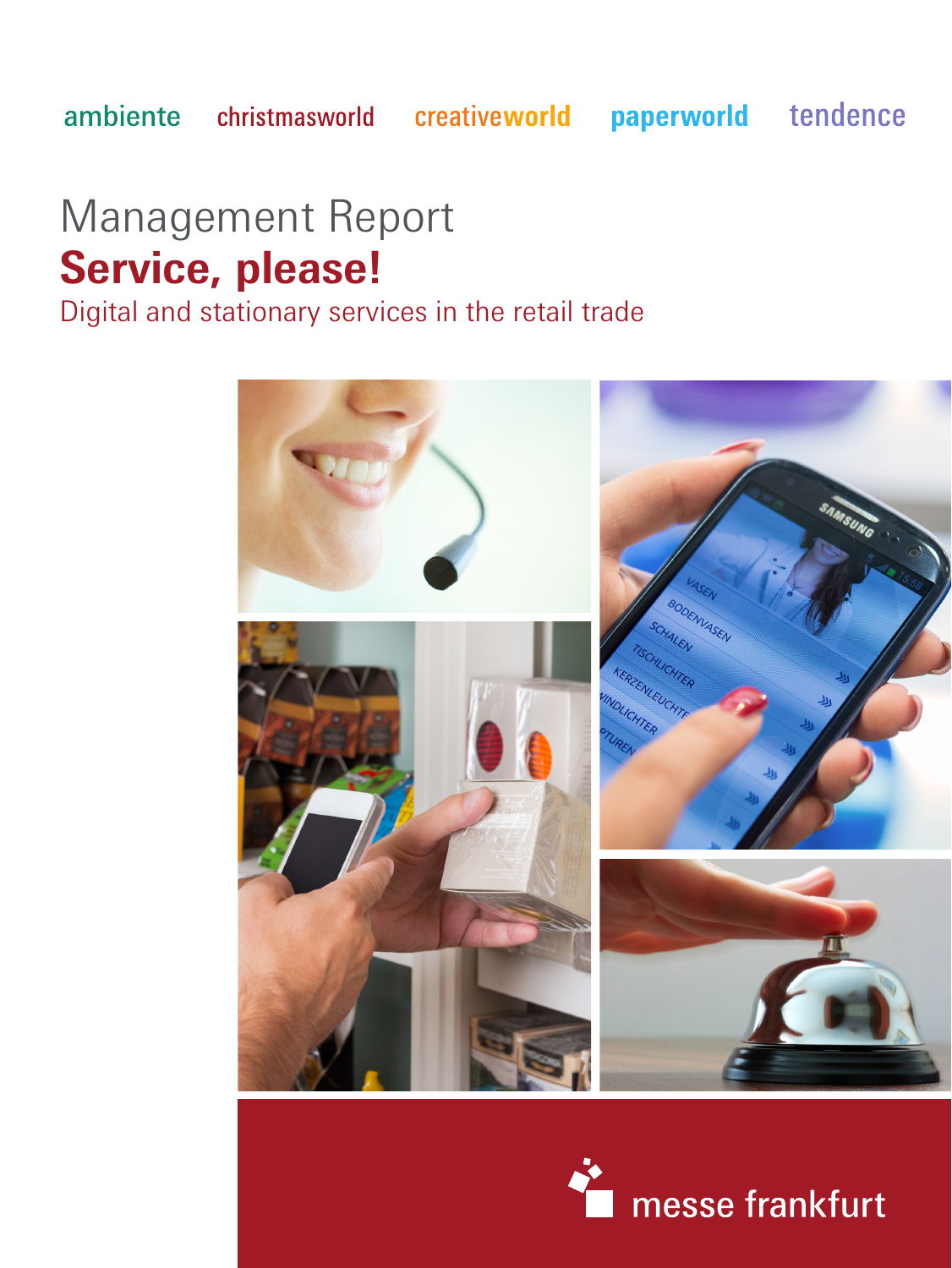## Executive summary

### *The customer is always right and expects service – traditional and digital*

*When making a purchase in a traditional retail outlet, consumers have a multiplicity of supporting services available. Traditional services, such as expert advice or a clearly structured product range, are expected by many customers as a basic provision. With the aim of gaining new customers and expanding existing customer relations, retailers are increasingly supplementing their existing service portfolio with new, digital services, which support customers in their various purchasing stages. This study investigates consumers' attitudes to information and expectations of service and indicates which digital and traditional services provide genuine added value in the bricks-and-mortar trade and which of them consumers find strongly relevant.*

#### **Traditional services still in demand – digital services forging ahead**

A clearly structured product range and personal advice are the traditional services of most importance for consumers, even in an age of digitalisation – and here precisely lies the strength of the bricks-and-mortar trade as opposed to online selling. Consumers aged 50 and above, in particular, place great weight on traditional services such as advice and product presentation, but also on product information to take away, prior ordering or reservations, and gift-wrapping services. Digital services, such as an online availability check or orders in case of non-availability, are likewise relevant to consumers. For the bricks-and mortar trade, they represent an excellent opportunity to raise the frequency of customer visits and the proportion of sales effected in the shop.

#### **Men as target group: particular affinity to digital services**

Men show greater interest in digital, technology-based services, such as code-scanning for information, payment using their own smartphone, or digitalisation of check-out slips. Services to aid inspiration, emotioncatching services, and customer-loyalty schemes, on the other hand, score better among women and include, for instance, a clearly structured product presentation, or loyalty points. The bricks-and-mortar trade should therefore regard gender-specific services as a further opportunity for positioning themselves and demarcating themselves from their competitors.

#### **Customers with high purchasing power: score points by providing advice**

High-income consumers value such services as expert advice, prior ordering and reservations. Small to medium-sized traditional retailers, who are particularly strong on personal services, can exploit this potential and can gain and retain new customers with high purchasing power.

#### **Specific services as key to success for the bricks-and-mortar trade**

More than half of consumers desire greater customer-specific services in a shop and an enhanced shopping experience. In this way, combined with customer-specific digital services, the bricks-and-mortar trade has an opportunity to compete successfully against online shops.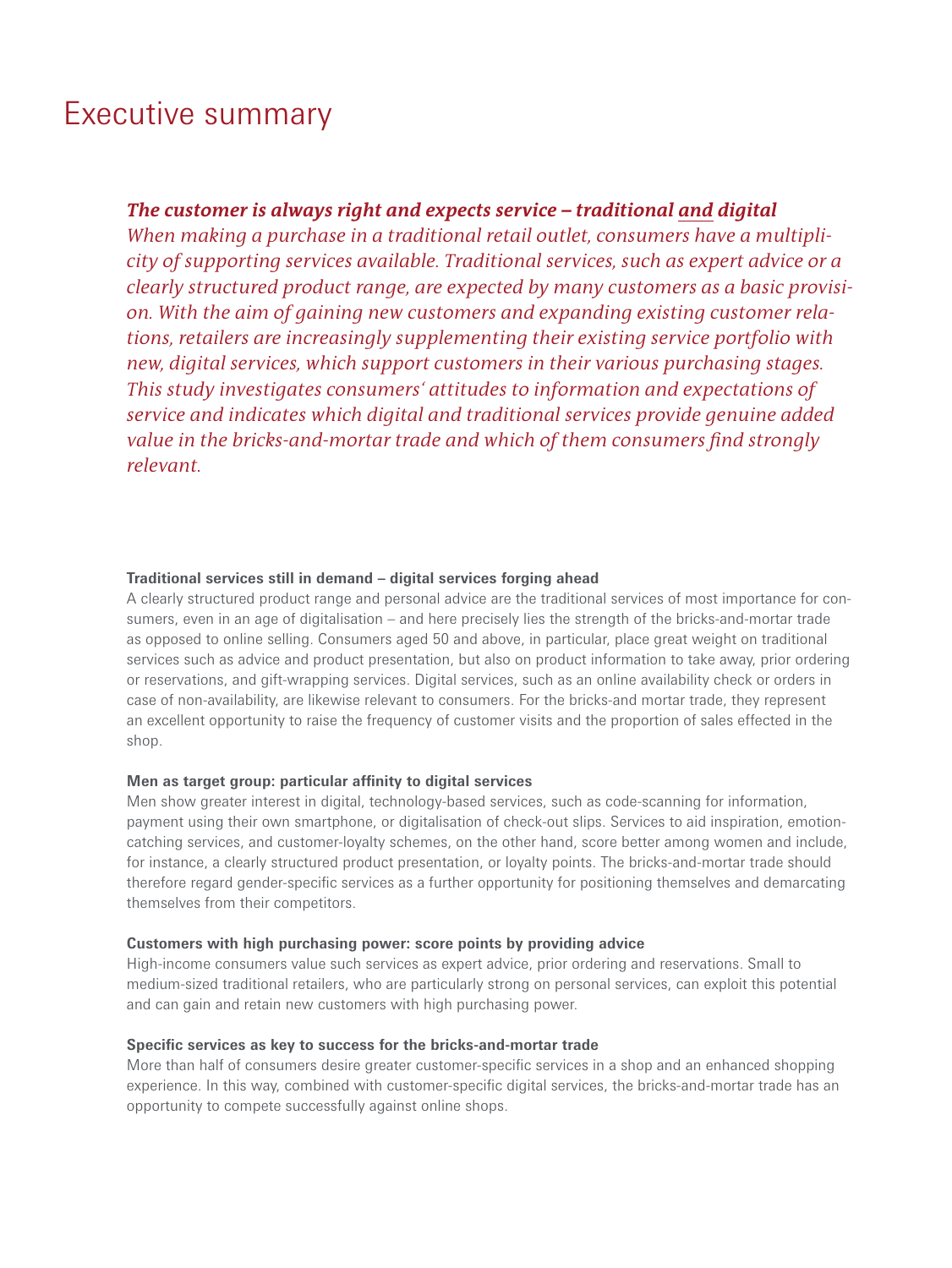#### **The study**

The present study was commissioned by Messe Frankfurt GmbH and produced in collaboration with the Cologne E-Commerce Centre (ECC Köln) and the Cologne Institute of Retail Research (IFH Köln). The investigation focuses on the following product groups: glass, porcelain, ceramics, household goods, gifts and decorative products, and house and home accessories (including textile accessories for table and kitchen, small interior and exterior furnishings, and home lighting). In the course of a representative online survey among German internet users a total of 1,034 persons in possession of a smartphone or tablet were questioned about their preferences regarding traditional and digital services at the point of sale.

#### **The consumer-goods market in figures**

According to surveys by the Cologne Institute of Retail Research (IFH Köln), the consumer-goods market in Germany is continuing to benefit from a positive spending mood with good general conditions. The growth rate of the last few years indicates moderate dynamism for the consumer-goods markets

as a whole, the rate of change being between one and three percent, while internet sales are at the double-digit level. In 2013, the online share of total expenditure in Germany on consumer goods stood at 7.6 percent (2010: 5.1 percent) – that represents EUR 37.7 billion. The online share is high, for instance, for women's clothing at 23.7 percent, and consumer electronics with a share of 19.5 percent. Video and audio media actually stand at 51.3 percent. By comparison, the online share for the product ranges at Tendence is many times lower. At the top comes jewellery, with an online share of overall expenditure totalling 9.8 percent, followed by glass, porcelain and ceramics and household goods at 7.6 percent. Small furnishings score 4.7 percent; luminaires and garden equipment score 5.6 and 4.3 percent respectively. Thus, purchases of glass, porcelain, ceramics and household goods, small furnishings, luminaires, jewellery and garden equipment and decoration in traditional shops still play a much larger role than in other consumer-goods segments. This is something which the bricks-and-mortar trade can seize as an opportunity  $-$  by exploiting consumers' existing "offline" affinities and positioning themselves through suitable services in contradistinction to the online trade.

| Online / Offline share of total volume (in %)* |                        |                         |                                                   |                        |
|------------------------------------------------|------------------------|-------------------------|---------------------------------------------------|------------------------|
| <b>Consumer-goods market</b><br>in total       | <b>Online</b><br>share | <b>Offline</b><br>share |                                                   |                        |
| Consumer-goods market<br>in Germany            | 7.6                    | 92.4                    |                                                   |                        |
| <b>Selected consumer-goods</b><br>markets      | <b>Online</b><br>share | <b>Offline</b><br>share | <b>Tendence markets</b>                           | <b>Online</b><br>share |
| Video and audio media                          | 51.3                   | 48.7                    | Jewellery                                         | 9.8                    |
| Women's clothing                               | 23.7                   | 76.3                    | Glass, porcelain, ceramics and<br>household goods | 7.6                    |
| <b>Books</b>                                   | 23.7                   | 76.3                    | Luminaires                                        | 5.6                    |
| Consumer electronics                           | 19.5                   | 80.5                    | Small furnishings                                 | 4.7                    |
| Menswear                                       | 17.6                   | 82.4                    | Garden equipment and<br>decoration                | 4.3                    |
|                                                |                        |                         |                                                   |                        |

\*Figures for 2013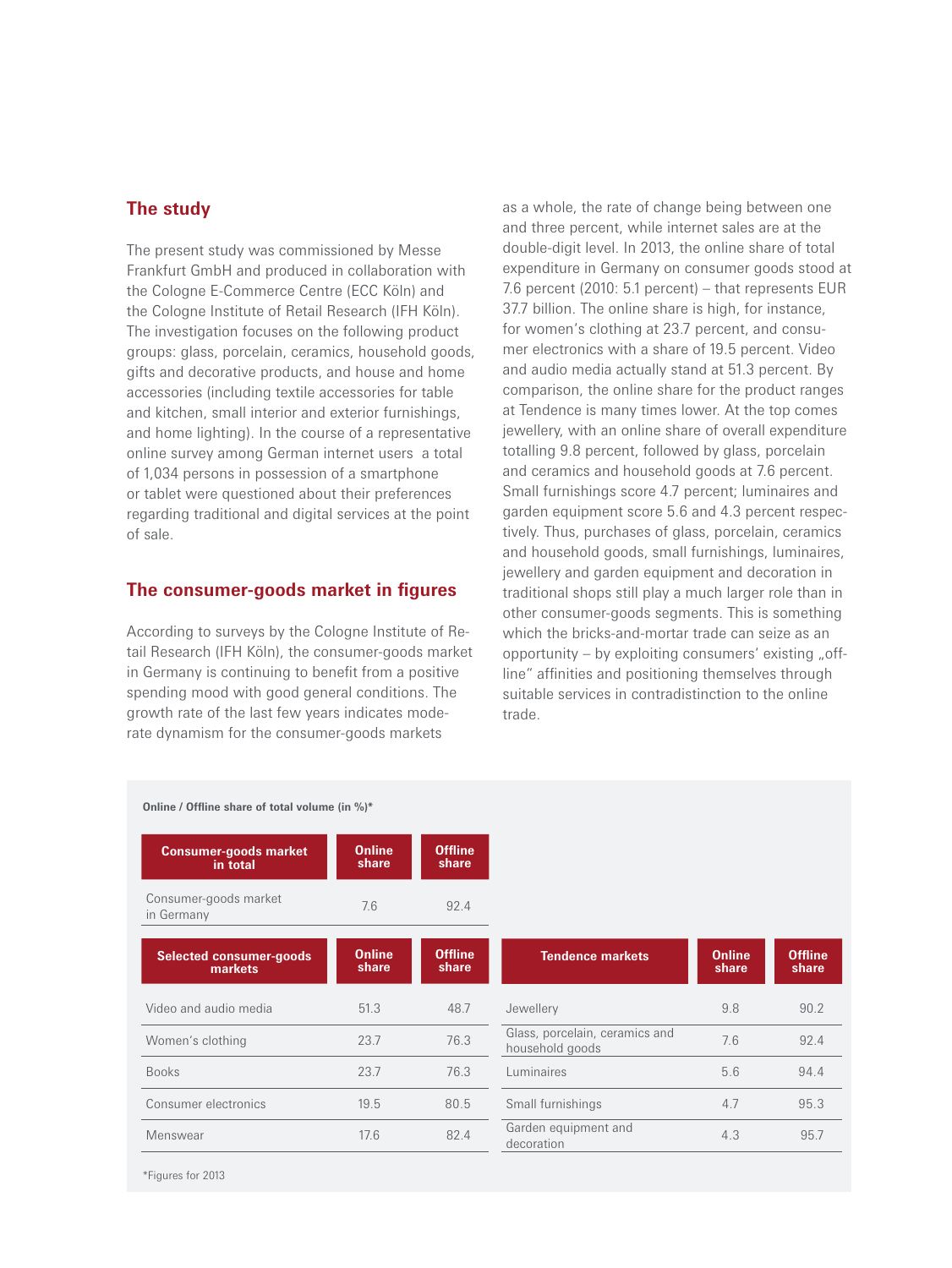#### **Results of the study**

#### **Consumers receptive to digital services**

Among the top 10 services considered by consumers to be important or very important come seven traditional and three digital service areas. First place goes to a clearly structured presentation of the product range, which 71.2 percent of those surveyed rated as an important or very important traditional service. In second place, a considerable way behind, comes (digital) provision of an online availability check, which 61.8 percent of consumers consider to be important or very important. Third place goes to a further digital service, i.e., facilities for ordering a product if it is unavailable (58.8 percent); this is followed in fourth place by a traditional service, e.g., advice from sales staff (57.9 percent).

Thus, while the digital services classified as most important are targeted at product availability, it is the orientation and expert advice provided by the bricks-and-mortar trade that is viewed as extremely important when it comes to traditional services. Both prior selection and structured presentation of goods and products, and the expert advice of staff on the spot, aid the consumer in selecting the right product. An online availability check and the facility to order a product in an online shop if it is sold out in

the traditional retail outlet, on the other hand, assist the consumer in acquiring the product selected.

Accordingly, the traditional strength and advantage of traditional retailing as opposed to online shopping lies in the presentation of product ranges in the right way for their target groups. While a range of products almost unlimited in its breadth and depth can be presented online – which can also lead to so-called "consumer confusion" – traditional retailers are best advised to offer their customers an advance selection of suitable products and thus assist in the purchase-decision process. But great opportunities are also open to the retail trade via digital services that raise the frequency of customer visits and the proportion of purchases actually made in the shop. If, for instance, digital services can be installed to facilitate aspects of product availability, it is possible to use online methods to prepare traditional purchases before the sale is concluded in the shop.

#### **Importance of traditional and digital services (top ten)**

How important do you consider this service when buying small furnishings such as house and home accessories, gifts and decorative products, glass, porcelain, ceramics or household goods in small and medium-sized retail outlets (in %)?



**T** Traditional services Digital services

The horizontal bars above show the frequency of responses "4=quite important" and "5=very important". Basis: n = 1,034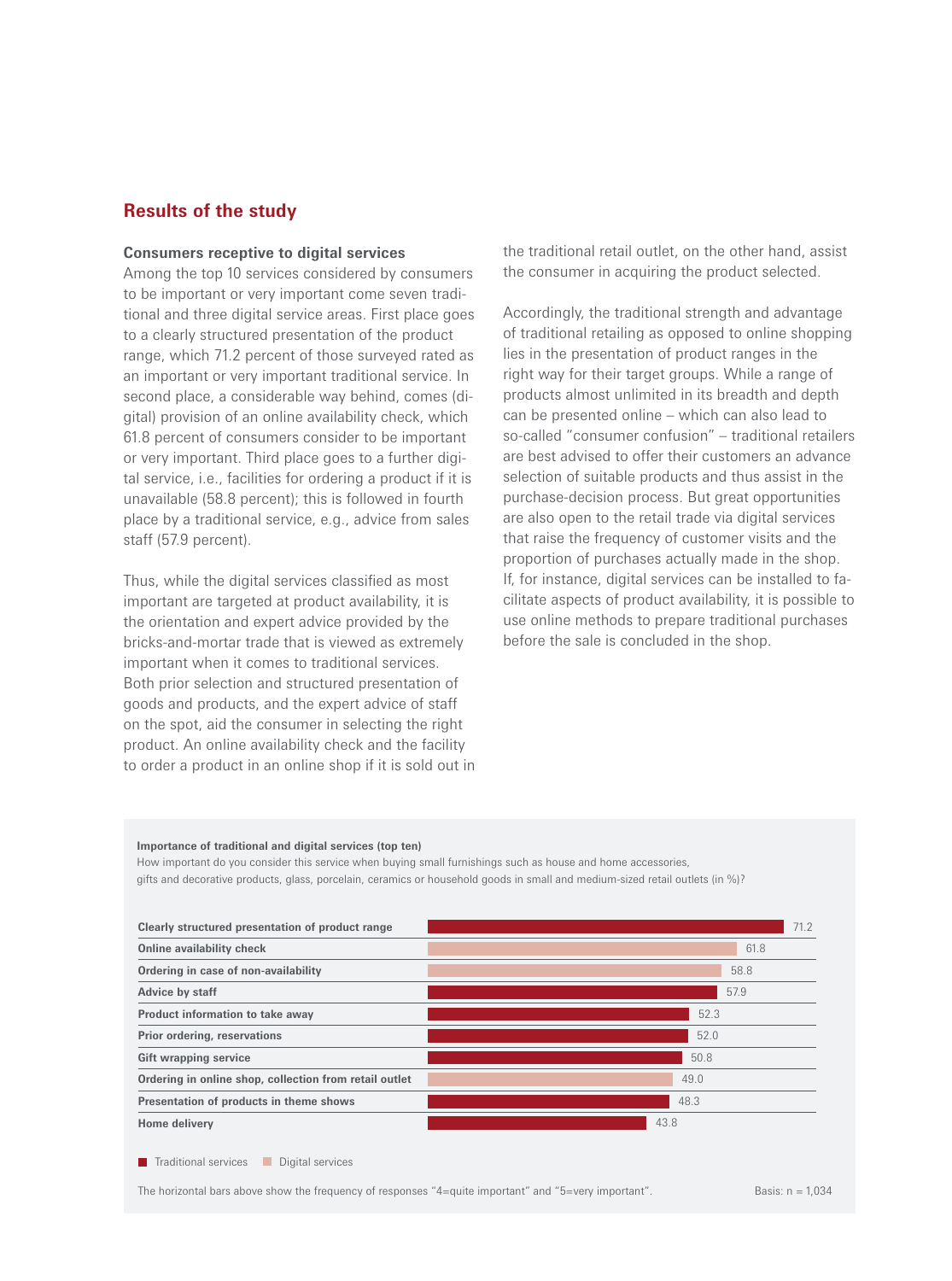**Technology-led services score well among men** Men show great interest in technology-led services which can also be operated with their own smartphone, such as information research via codes (e.g. QR codes), payment by their own smartphone, and subsequent digital archiving of check-out slips. Results also show that women are more interested than men in services that provide inspiration and promote product purchase. This includes, for example, the presentation of products in theme shows as well as customer-loyalty schemes (loyalty points, customer cards) and services for product purchase (online availability check, self-scan cash desk) that aid the purchasing process at practically all stages, from first idea to final payment.

#### **Personal services – added value for affluent customers**

The results of the study demonstrate that the importance of individual traditional and digital services varies depending on available income. High-income consumers show in general less interest in services that entail financial savings, such as loyalty points. This is no surprise, since these respondents suffer from fewer financial restrictions, and so other

services are basically more relevant for them. Even home delivery is rated important or very important by only 26.8 percent of respondents with an average net monthly income of EUR 4,000 and above. They see far greater added value in personal services and have a high opinion of advice and a gift-wrapping service. Self-scan cash desks are accordingly low in popularity, since at these the customers themselves need to take an active role. It is plain therefore that there are great potential opportunities among small and medium retailers, who are traditionally very strong in genuine services, to gain and keep customers, particularly affluent customers. Along with personal services, however, this consumer group is also interested in services that ensure rapid and uncomplicated product availability (online availability check, ordering when a product is currently not available) and in this way meet customer preferences.







At almost every purchase

- At about one purchase in two
- At about one purchase in three to five

Less often

I never or do not consciously use traditional services when shopping in retail outlets Basis: n =  $1,034$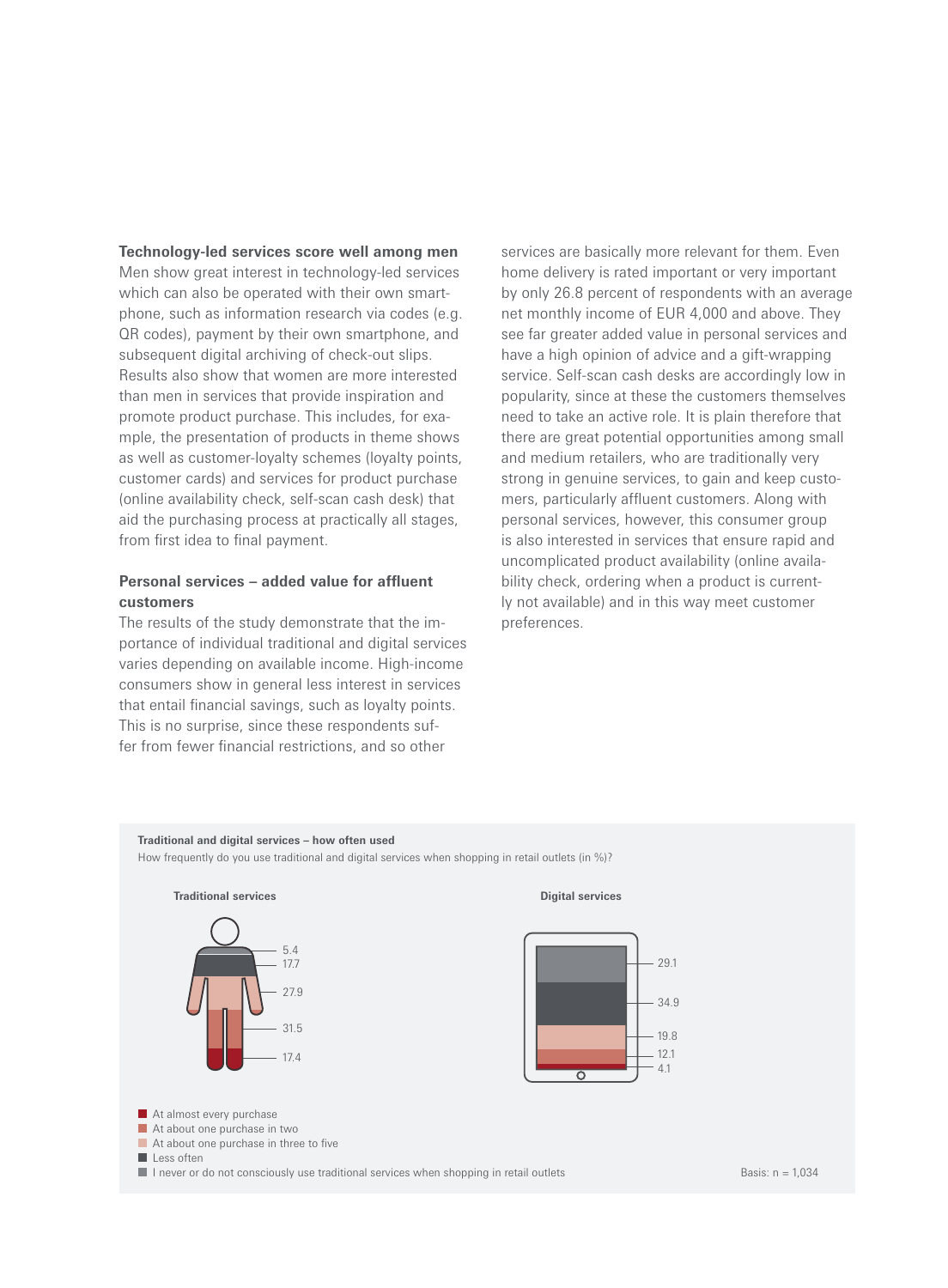#### **The over-50s generation: high expectations of the bricks-and-mortar trade**

The survey also identifies a clear demand structure for services when it comes to age. Consumers aged 50-plus place a high value on personal services such as advice and a gift-wrapping service. Similarly, they rate other traditional services highly, such as a clearly structured presentation of product range, product information to take away, and prior ordering or reservations. The younger the consumers, the greater their interest in digital services involving new ways of paying, such as self-scan cash-desks or payment with their own smartphone. Customer-card apps also score well among younger target groups.



Which of these products do you mainly buy in retail outlets or in the bricks-and-mortar trade, and which products do you mainly buy online (in %)?



#### **Preferred shopping locations: furniture stores are favourite**

Consumers mainly buy smaller furnishing items, such as house and home accessories, gifts and decorative products, glass, porcelain and ceramics, or household goods, at department or furniture stores and at retail chains. Next, but a long way down the list, come small and medium-sized retailers and online shops. That department and furniture stores and retail chains should be the preferred shopping location for small furnishings suggests that consumers tend to buy such goods as incidental purchases in the wake of a larger shopping session. For small to medium-sized retailers, who naturally cannot display such a broad and deep range as furniture stores, retail chains and online shops, it is thus even more necessary to distinguish themselves actively from their competitors by providing services tailored to the target groups and offering their own customers a unique shopping experience.

In the importance attributed to traditional and digital services there are differences when it comes to the various product groups and shopping locations. Within the glass, porcelain, ceramics and household goods product group, customers at small and medium-sized retail outlets particularly value advice by staff. Online customers in this product group, in contrast to customers at small and medium-sized retailers, department and furnishing stores, consider services which accelerate and simplify the purchasing process particularly important. This includes, for example, self-scan cash desks, home delivery, or payment to the shop assistant. Within the product group of gifts and decorative products, customers who frequently buy online particularly value traditional services, for example, home delivery or customer cards. Smartphone-based services, such as a customer-card app, code scanning, and payment by the customer's own smartphone, are also particularly important within this product group. When it comes to house and home accessories, smartphone-based services likewise score well. If the bricks-and-mortar trade wants to approach online customers of this product group, it can attract them with features such as advice services and customer-loyalty schemes, i.e., loyalty points.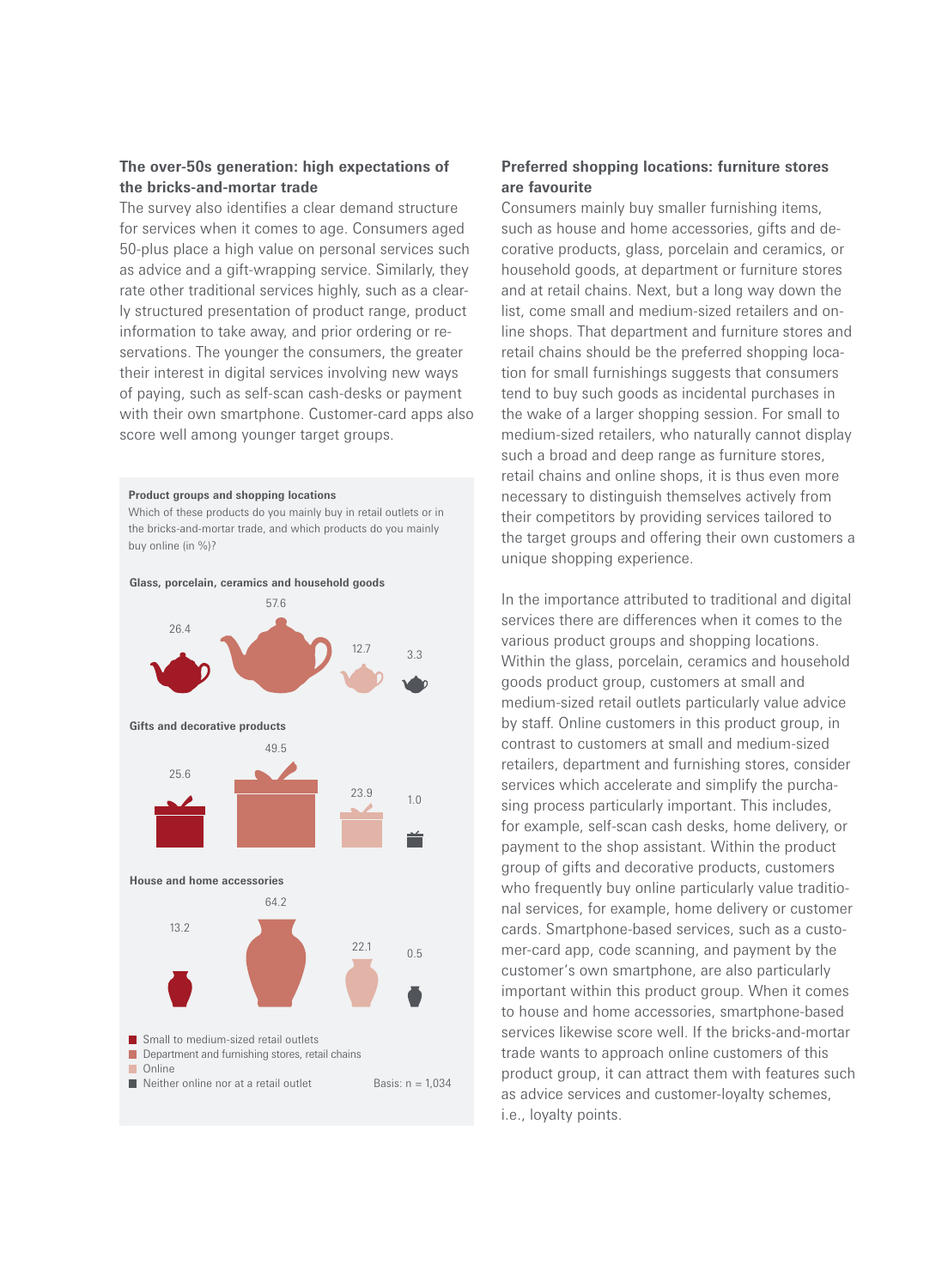#### **The key to success: a better shopping experience in the bricks-and-mortar trade**

54.3 percent of consumers want more customerspecific services at the point of sale in the shop and see in this an opportunity for small to medium-sized retailers to counteract competition from online retailing. 51.6 percent want an enhanced shopping experience. Further down the list come attractive and contemporary shop interiors or interior design (44.0 percent) and an increase in customer convenience, such as provision of customer parking places or water dispensers in shops (42.5 percent).

Consumers who mainly shop online, when they are at a bricks-and-mortar retailer, place value on digital services, particularly those which make the product purchase time-efficient. These include, across all three product groups – glass, porcelain, ceramics, household goods, gifts, decorative products and house and home accessories – online availability check and ordering when a product is currently not available. When it comes to traditional services, internet customers place value on exactly those which online retailers cannot offer, for instance a clearly structured presentation of the product range, or advice by staff.

Once again it can be seen that consumers expect more of the bricks-and-mortar trade than merely the provision of products to cover their own requirements. Hunting through goods on display, getting inspiration and discovering something new are all important features in the shopping experience that online retailers cannot currently provide to the same extent as the bricks-and-mortar trade. Thus, combined with suitable, target-group specific products and services, the bricks-and-mortar trade has many opportunities to position itself positively vis-à-vis online retailing.

#### **Opportunities for small to medium-sized retailers**

What in your view must small to medium-sized retailers offer if they are to compete successfully with the online trade (in %)?



Basis:  $n = 1.034$